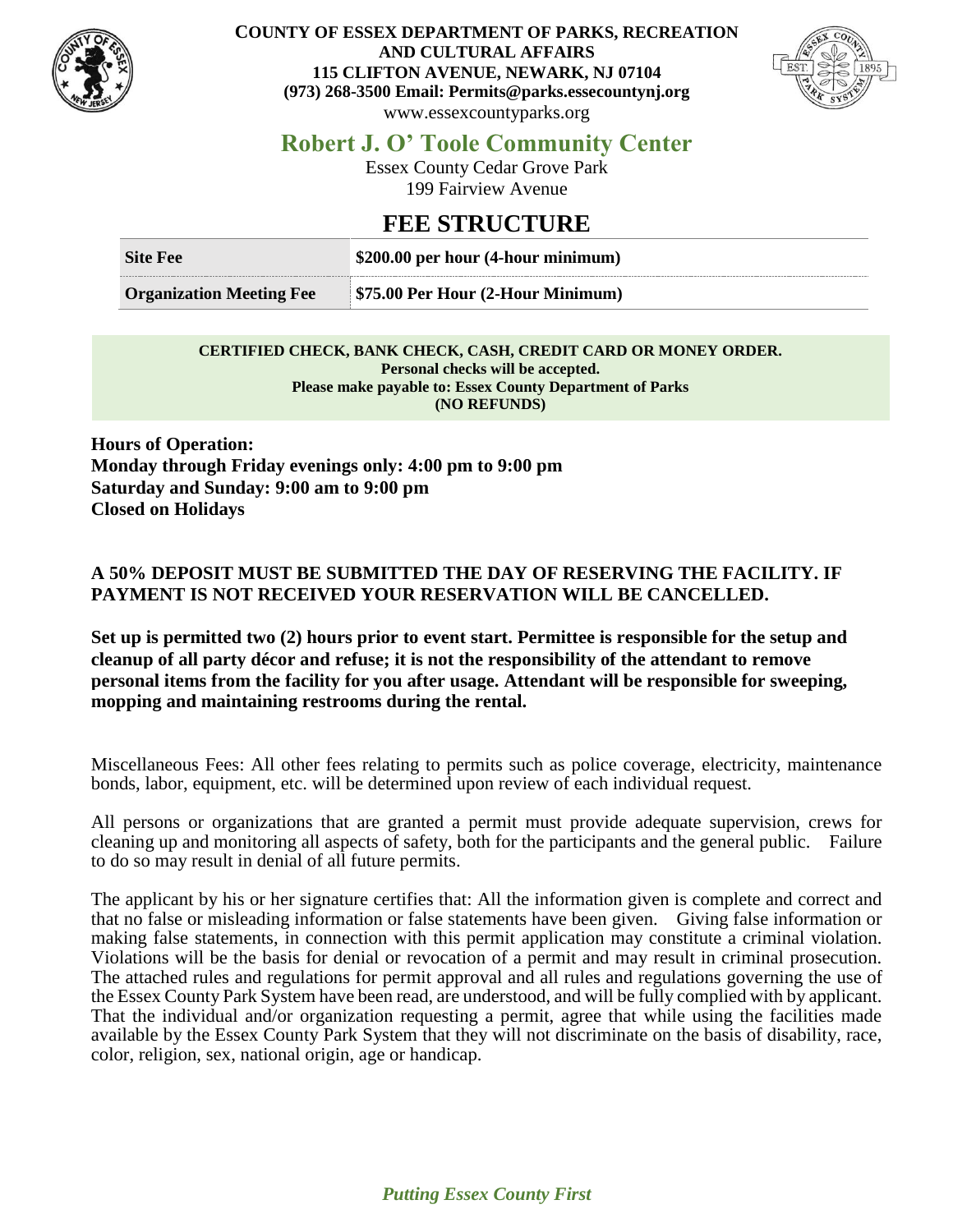

**COUNTY OF ESSEX DEPARTMENT OF PARKS, RECREATION AND CULTURAL AFFAIRS 115 CLIFTON AVENUE, NEWARK, NJ 07104 (973) 268-3500 Email: Permits@parks.essecountynj.org** www.essexcountyparks.org



*During the public health emergency stemming from the spread of the coronavirus, the holder of this permit is responsible for compliance of safety guidelines as set forth by the State of New Jersey. It is the permit holder's responsibility to monitor the guidelines as they may change or be updated over the duration of this permit. The County of Essex holds no responsibility for regulation of these guidelines, nor will the County of Essex be liable for the permit holder's failure to comply with these guidelines. The terms and conditions of this permit are subject to change as additional rules and regulations are set forth by the State of New Jersey.*

# **ROBERT J. O' TOOLE COMMUNITY CENTER PERMIT GUIDELINES**

## **GUIDELINES:**

- 1. Requests must be received between two weeks and a month prior to the event date. (allow two weeks for approvals.) **All requests are made by submitting a completed permit application.**
- 2. Requests that are received after the deadline may be denied.
- 3. All applicable fees and documents must be received **before** a permit will be issued and the site occupied. After the application is submitted and reviewed by park personnel additional fees may apply based on site location and permit conditions.
- 4. Checks or money orders should be made payable to Essex County Department of Parks, Recreation and Cultural Affairs (May abbreviate: Essex County Dept. Of Parks).
- **5. Permittee is required to leave the site clean and in its original condition. All furniture must remain within the building.**
- 6. Possession of alcoholic beverages is permitted. **(separate application, and insurance is required)**
- 7. Lit candles are not permitted, however, sternos and electric warmers are permitted.
- 8. Decorations and signs are limited to tables and chairs only, not walls or ceilings. No confetti or glitter is permitted.
- 9. Pets and other animals are not permitted.
- 10.No Inflatables of any sort are permitted. No Cooking of any food is permitted.
- 11.All Cancelations of events must be made known to permits division within 1 week of event date.
- 12.Parking is permitted in designated areas only, not on grassy lawns or walkways.

## *Putting Essex County First*